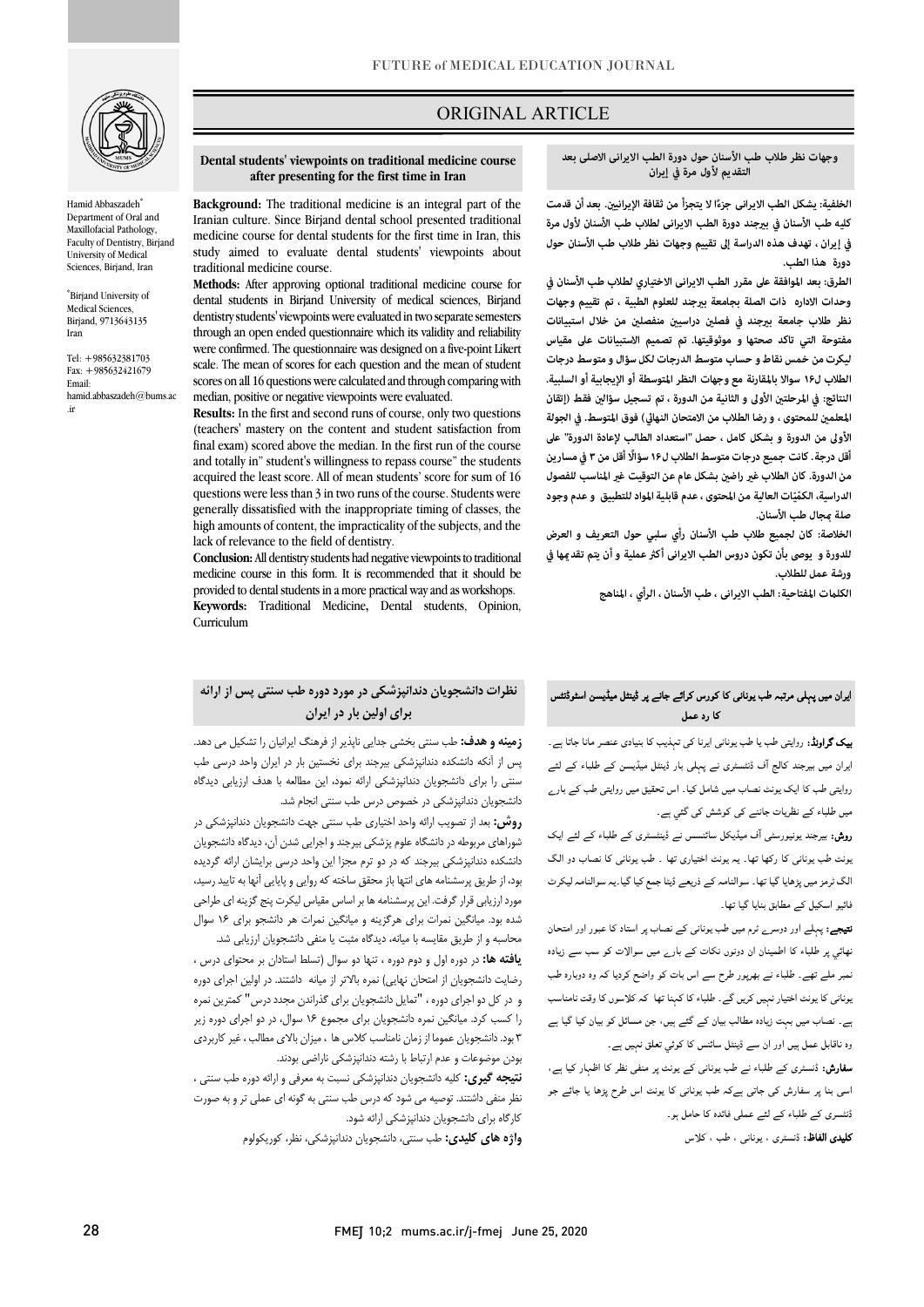#### **INTRODUCTION**

Traditional medicine is widely used globally. Most traditional medicine systems have a theoretical basis, a range of therapeutic modalities, an empirical approach to treatment, and a tradition of training (1). It refers to a group of medicinal systems, health care, practices, and products that are considered as a part of common medicine. Due to its recent popularity, the health system should increase its research potential in recognition of social needs (2). The practice of traditional medicine is deeply rooted in the cultural heritage and constitutes an integral part of the culture of people in any country (3).

Traditional Iranian medicine is entirely based on practical experiences and observations passed down from generation to generation (4). The study of the work of Iranian traditional medicine scholars shows their attention to the prevention, diagnosis, and treatment of oral diseases based on careful examination and follow-up of patients to evaluate the results of therapeutic methods (5).

In the study of Rampes H et al., the deans of British medical schools stated that there is little education in complementary medicine at British medical schools, but it is an area of active curriculum development. Students' levels of knowledge were varied widely between different therapies. Most medical students liked to learn about acupuncture, hypnosis, homoeopathy, and osteopathy. They concluded that complementary medicine should be included in the medical undergraduate curriculum (6).

In the study of Babar MG et al. on dental students in Malaysia, seventy-six percent of them reported using complementary and alternative medicine (CAM). Students perceived all types of CAM as effective methods. Lack of trained professionals was reported by 64% of them as the main barrier to the use of CAM. A majority of students (58.4%) reported that friends and family members were their main source of information about CAM. Students supported the integration of CAM education into their dental curriculum (7).

On a study to identify the prevalence of CAM education in U.S. dental schools, Spector ML et al. stated that of the twenty-two dental schools responded to the survey, ten (45.5 percent) reported offering instruction in CAM as a part of their predoctoral curricula. Herb/drug interactions were found to be taught with more frequency than any other CAM topic (8).

At 2017, the deputy minister of education of the ministry of health announced two courses on "introduction to traditional and complementary medicine basics" for medical sciences students (7). There has not previously presented traditional medicine course for Iranian dentistry students. At 2019, after obtaining the necessary licenses and designing the course in collaboration with the department of traditional medicine of the University, the faculty of dentistry of Birjand University of Medical Sciences presented the traditional medicine course for the first time in Iran for dentistry students and up to now it has passed two semesters of this course. So, the aim of the present study was to evaluate dental student's viewpoint toward the course of tradition medicine in dentistry curriculum.

#### **METHODS**

 In late 2018, the Birjand dental school decided to offer "traditional medicine in dentistry" as an optional course for Birjand dentistry students in line with the upstream minister of health (9). The course content was formulated through meetings with the department of traditional medicine of the university and it was submitted to the college educational council and finally it was approved. This and university education council respectively and approved by them. Finally, an optional traditional medicine course was added to the list of student's courses by the educational vice chancellor of the faculty which is currently undergoing two introduced for twelfth semester students (entrance year: 2013) and for the second time it was presented for eleventh semester students (entrance year: 2014). The inclusion criteria were students of the 11th or  $12<sup>th</sup>$  semesters of Birjand informed consent form, announced their readiness to participate in the study and had chosen the optional course of traditional medicine in dentistry at the time of choosing the semester courses and had successfully passed the course. the study (failure to complete an informed consent form), incomplete completion of the questionnaire, dental students in other cities, students in other academic semesters except 11th or  $12<sup>th</sup>$  semesters, failure to select the tradition medicine failure to pass this course. documents and policy announcements of the deputy recommendation was submitted to curriculum committee semesters at Birjand dental school. This course was first Dental School who voluntarily, after completing the The exclusion criteria included a reluctance to participate in course optional course at the time of course selection, and

 At this cross-sectional study, at the end of each semester Birjand dentistry students' viewpoints were evaluated through a researcher-made questionnaire consisted of 16 different aspects of introducing traditional medicine course in dentistry including course content, coordination with job needs, trained professionals, teaching method, increasing public knowledge in traditional medicine, and course end of the questionnaire so that students could express their opinions and suggestions about the strengths and weaknesses of presenting traditional medicine courses in dentistry. The validity and reliability of questionnaire were experts from various fields including curriculum, medical education, dentistry, and traditional medicine. Content validity index (CVI) was used to evaluate content validity of the questionnaire. Experts were asked to rate the relevance a thorough review, related but need review, and quite relevant. The reliability of the questionnaire was determined by calculating the Cronbach's alpha coefficient, which was 0.74 totally. The questionnaire was designed on a five-point assigned a value of 1 to 5 for each question (1 for very low and 5 for very high). Score 3 was considered as the basis of decisions, so a score less than 3 was below average and a questions about the viewpoints of dental students on scheduling. An open-ended question was also asked at the confirmed. Validity of the questionnaire was confirmed by of each item to the following four parts: irrelevant, requires Likert scale (very low, low, medium, high, and very high) and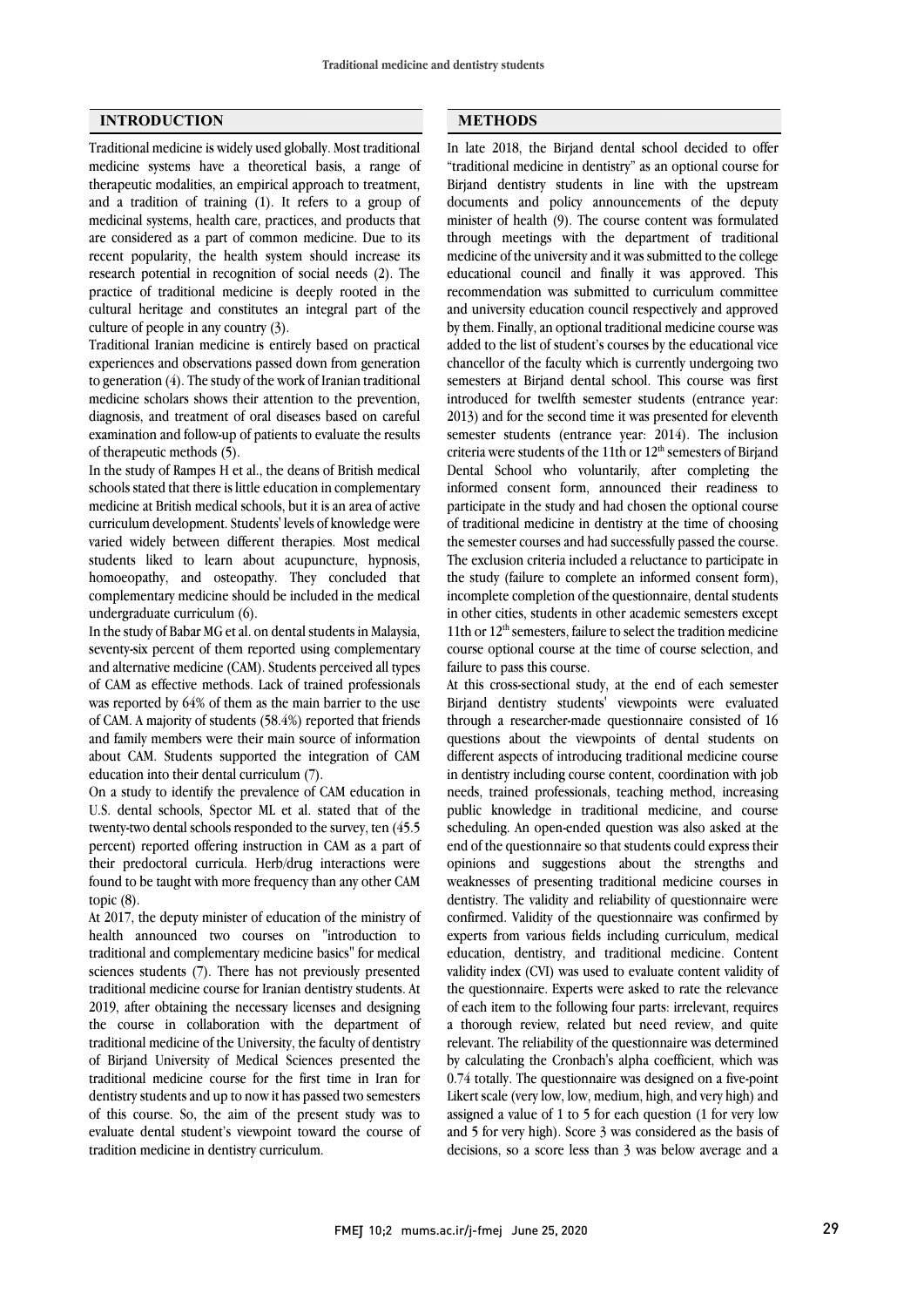score more than *y* was above average. The data was imported<br>into Excel software. The mean of scores for each question, the mean of student scores on all 16 questions, and the mean of sum of scores of all students were calculated and through comparing with median, positive or negative viewpoints of addition to the questionnaire, review and criticism sessions were held at the end of each semester with the presence of the faculty dean, the educational vice chancellor of the faculty, the faculty members of traditional medicine expariment, the nead of the definal selence development and excellence working group, and students' representatives. This study has been approved by ethical committee of Sciences score more than 3 was above average. The data was imported students on tradition medicine training were evaluated. In department, the head of the dental science development and Biriand University of Medical Sciences with IR.BUMS.REC.1398.392 ethical code.

### **RESULTS**

 Table 1 shows mean score for each question in each run of course in total and table 2 shows sum and mean of total score for each student for all of 16 questions. Table 3 shows distribution of participants of the study. Graph 1 compares total. In the first and second runs of the course, only two questions (teachers' mastery of the content of the lesson, student satisfaction with the quality of final evaluation and run of the course (proportion of the number of course units with the content of the lesson) a median score was obtained. "Teachers' mastery of the content of the lesson" gained highest score in the first run of the course and in total. mean scores of 16 questions for two runs of study and in exam) scored above the median and in one case in the first

|                | Table1. Mean score for each question in each run of course and in total                                                               |                                                             |                                                                            |                                                                     |                                                                            |                 |                        |
|----------------|---------------------------------------------------------------------------------------------------------------------------------------|-------------------------------------------------------------|----------------------------------------------------------------------------|---------------------------------------------------------------------|----------------------------------------------------------------------------|-----------------|------------------------|
| Number         | <b>Ouestion</b>                                                                                                                       | Twelfth<br>semester<br>students<br>(Entrance<br>year: 2013) | Twelfth<br>semester<br>students'<br>viewpoint<br>(Entrance)<br>year: 2013) | <b>Eleventh</b><br>semester<br>students<br>(Entrance<br>year: 2014) | Eleventh<br>semester<br>students'<br>viewpoint<br>(Entrance<br>year: 2014) | <b>Total</b>    | Total<br>viewpoint     |
| $\mathbf{1}$   | Coordination of content to your<br>expectations of course content                                                                     | $2.6 \pm 0.66$                                              | Below median                                                               | $2.11 \pm 0.73$                                                     | Below median                                                               | $2.36\pm0.74$   | Below<br>median        |
| $\overline{2}$ | Coordination of content with job<br>requirements of dentistry student                                                                 | $1.5 \pm 0.5$                                               | Below median                                                               | $1.55 \pm 0.83$                                                     | Below median                                                               | $1.52 \pm 0.67$ | Below<br>median        |
| 3              | Student interest in course content                                                                                                    | $1.9 \pm 0.53$                                              | Below median                                                               | $1.88 \pm 0.87$                                                     | Below median                                                               | $1.89 \pm 0.71$ | Below<br>median        |
| $\overline{4}$ | Student's willingness to repass this<br>lesson                                                                                        | $1.1 \pm 0.3$                                               | Below median                                                               | $1.44 \pm 0.49$                                                     | Below median                                                               | $1.26 \pm 0.44$ | Below<br>median        |
| 5              | Teachers' mastery of the content of<br>the lesson                                                                                     | $4\pm 0.77$                                                 | Above median                                                               | $3.11 \pm 0.87$                                                     | Above median                                                               | $3.57 \pm 0.93$ | Above<br>median        |
| 6              | Teachers' success rate in conveying<br>lesson concepts                                                                                | $2.9 \pm 0.3$                                               | Below median                                                               | $2.55 \pm 1.57$                                                     | Below median                                                               | $2.73 \pm 1.11$ | <b>Below</b><br>median |
| $\overline{7}$ | Proportion of the number of course<br>units with the content of the lesson                                                            | $3 \pm 0.89$                                                | median                                                                     | $1.11 \pm 0.31$                                                     | Below median                                                               | $2.1 \pm 1.16$  | Below<br>median        |
| 8              | Awareness of the missions and<br>objectives of the course                                                                             | $2.5 \pm 0.45$                                              | Below median                                                               | $2.33 \pm 0.66$                                                     | Below median                                                               | $2.42 \pm 0.56$ | <b>Below</b><br>median |
| 9              | Motivation and interest of students<br>to study and research in traditional<br>medicine in dentistry                                  | $2.7 \pm 1$                                                 | Below median                                                               | $2.55 \pm 1.06$                                                     | Below median                                                               | $2.63 \pm 1.03$ | Below<br>median        |
| $10\,$         | Satisfaction with teaching method of<br>teachers                                                                                      | $2.6 \pm 0.66$                                              | Below median                                                               | $2.44 \pm 1.06$                                                     | Below median                                                               | $2.52 \pm 0.88$ | Below<br>median        |
| 11             | Student satisfaction with the quality<br>of final evaluation and exam                                                                 | $3.4 \pm 0.66$                                              | Above median                                                               | $3.66 \pm 1.41$                                                     | Above median                                                               | $3.52 \pm 1.09$ | Above<br>median        |
| 12             | Satisfaction with the resources used                                                                                                  | $2\pm 0.89$                                                 | Below median                                                               | $2.77 \pm 1.61$                                                     | Below median                                                               | $2.36 \pm 1.34$ | Below<br>median        |
| 13             | The amount of help of this course<br>for increasing your knowledge and<br>general information of traditional<br>medicine in dentistry | $2.7 \pm 0.45$                                              | Below median                                                               | $2\pm 0.94$                                                         | Below median                                                               | $2.36\pm0.80$   | <b>Below</b><br>median |
| 14             | The amount you advised junior<br>students to choose this optional<br>course                                                           | $1.9 \pm 1.04$                                              | Below median                                                               | $2\pm 0.81$                                                         | Below median                                                               | $1.94 \pm 0.94$ |                        |
| 15             | Appropriateness of lesson time                                                                                                        | $1.4 \pm 0.48$                                              | Below median                                                               | $1.44 \pm 0.49$                                                     | Below median                                                               | $1.42 \pm 0.49$ |                        |
| 16             | Appropriateness of lesson semester                                                                                                    | $1.6 \pm 0.8$                                               | Below median                                                               | $1.66 \pm 0.81$                                                     | Below median                                                               | $1.63 \pm 0.8$  |                        |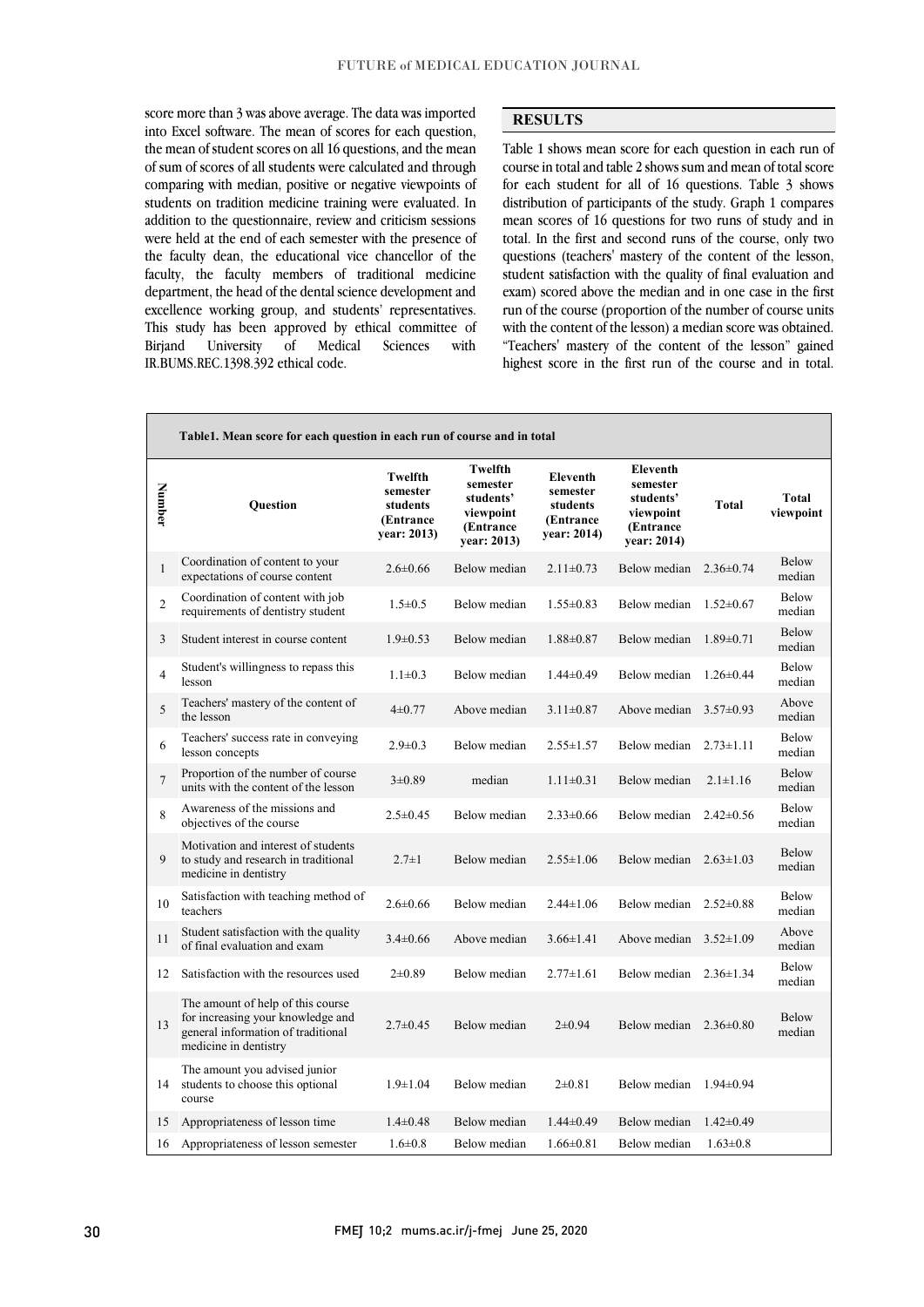| Table2. Sum and mean of total score for each student for<br>all of 16 questions |                 |     |                 |                     |  |  |  |
|---------------------------------------------------------------------------------|-----------------|-----|-----------------|---------------------|--|--|--|
| Run                                                                             | <b>Student</b>  | Sum | Mean            | <b>Status</b>       |  |  |  |
|                                                                                 | S1              | 30  | $1.87 \pm 1.26$ | Below median        |  |  |  |
|                                                                                 | S <sub>2</sub>  | 39  | $2.43 \pm 0.7$  | <b>Below</b> median |  |  |  |
|                                                                                 | S <sub>3</sub>  | 38  | $2.37 \pm 1.53$ | Below median        |  |  |  |
|                                                                                 | S <sub>4</sub>  | 39  | $2.43 \pm 1.32$ | Below median        |  |  |  |
|                                                                                 | S <sub>5</sub>  | 40  | $2.5 \pm 1.16$  | Below median        |  |  |  |
| First                                                                           | S <sub>6</sub>  | 23  | $1.43 \pm 0.49$ | <b>Below</b> median |  |  |  |
|                                                                                 | S7              | 24  | $1.5 \pm 0.5$   | Below median        |  |  |  |
|                                                                                 | S8              | 39  | $2.43 \pm 0.7$  | Below median        |  |  |  |
|                                                                                 | S9              | 38  | $2.37 \pm 1.53$ | Below median        |  |  |  |
|                                                                                 | S <sub>10</sub> | 33  | $2.06 \pm 1.02$ | Below median        |  |  |  |
|                                                                                 | S <sub>11</sub> | 37  | $2.31 \pm 1.1$  | Below median        |  |  |  |
|                                                                                 | S <sub>12</sub> | 33  | $2.06\pm0.89$   | <b>Below</b> median |  |  |  |
|                                                                                 | S13             | 43  | $2.68 \pm 1.1$  | Below median        |  |  |  |
|                                                                                 | S <sub>14</sub> | 37  | $2.31 \pm 0.84$ | <b>Below</b> median |  |  |  |
|                                                                                 | S <sub>15</sub> | 42  | $2.62 \pm 1.05$ | Below median        |  |  |  |
|                                                                                 | S <sub>16</sub> | 41  | $2.56 \pm 0.86$ | <b>Below</b> median |  |  |  |
| Second                                                                          | S17             | 43  | $2.68 \pm 0.76$ | <b>Below</b> median |  |  |  |
|                                                                                 | S18             | 33  | $2.06 \pm 1.02$ | Below median        |  |  |  |
|                                                                                 | S <sub>19</sub> | 34  | $2.12 \pm 1.16$ | Below median        |  |  |  |

"Student satisfaction with the quality of final evaluation and exam" gained highest score in the second run of this course. In other questions a score lower than median was obtained. In the first run of the course the, "student's willingness to repass this lesson"acquired the least score. In the second run of the course, "proportion of the number of course units with

| Table 3. Gender distribution of participants in each run<br>of the study |                               |                         |                  |  |  |  |  |  |
|--------------------------------------------------------------------------|-------------------------------|-------------------------|------------------|--|--|--|--|--|
|                                                                          | <b>Student</b>                |                         |                  |  |  |  |  |  |
| Run                                                                      | <b>Female student</b><br>n(%) | Male student<br>$n$ (%) | Total<br>$n$ (%) |  |  |  |  |  |
| First run                                                                | 5(55.6)                       | 4(44.4)                 | 9(47.4)          |  |  |  |  |  |
| Second run                                                               | 5(50)                         | 5(50)                   | 10(52.6)         |  |  |  |  |  |
| Total                                                                    | 10(52.6)                      | 9(47.4)                 | 19 (100)         |  |  |  |  |  |

 the content of the lesson"acquired the least score. At the end of questionnaire and in criticism sessions, students generally had the following comments: The time of class was inappropriate, the semester of course was inappropriate, the amount of content was too much and very boring, the taught the subjects were unrelated to dentistry. According to table 2, all of students' scores (the mean of each student for all of 16 questions) were less than 3 (as reference point) in two negative view to traditional medicine course in this form of introduction and presentation. In two runs of the course, none of the students selected "very high" and "high" point scales in the following questions: coordination of content to your expectations of course content, coordination of content in course content, student's willingness to repass this lesson, the amount of help of this course for increasing your knowledge and general information of traditional medicine in dentistry, appropriateness of lesson time, and  $\overline{a}$ content was inappropriate, impractical and intangible, and runs of the course; therefore, all of dentistry students had a with job requirements of dentistry student, student interest appropriateness of lesson semester.

# **DISCUSSION**

In this study, all of students' scores with regard to their views

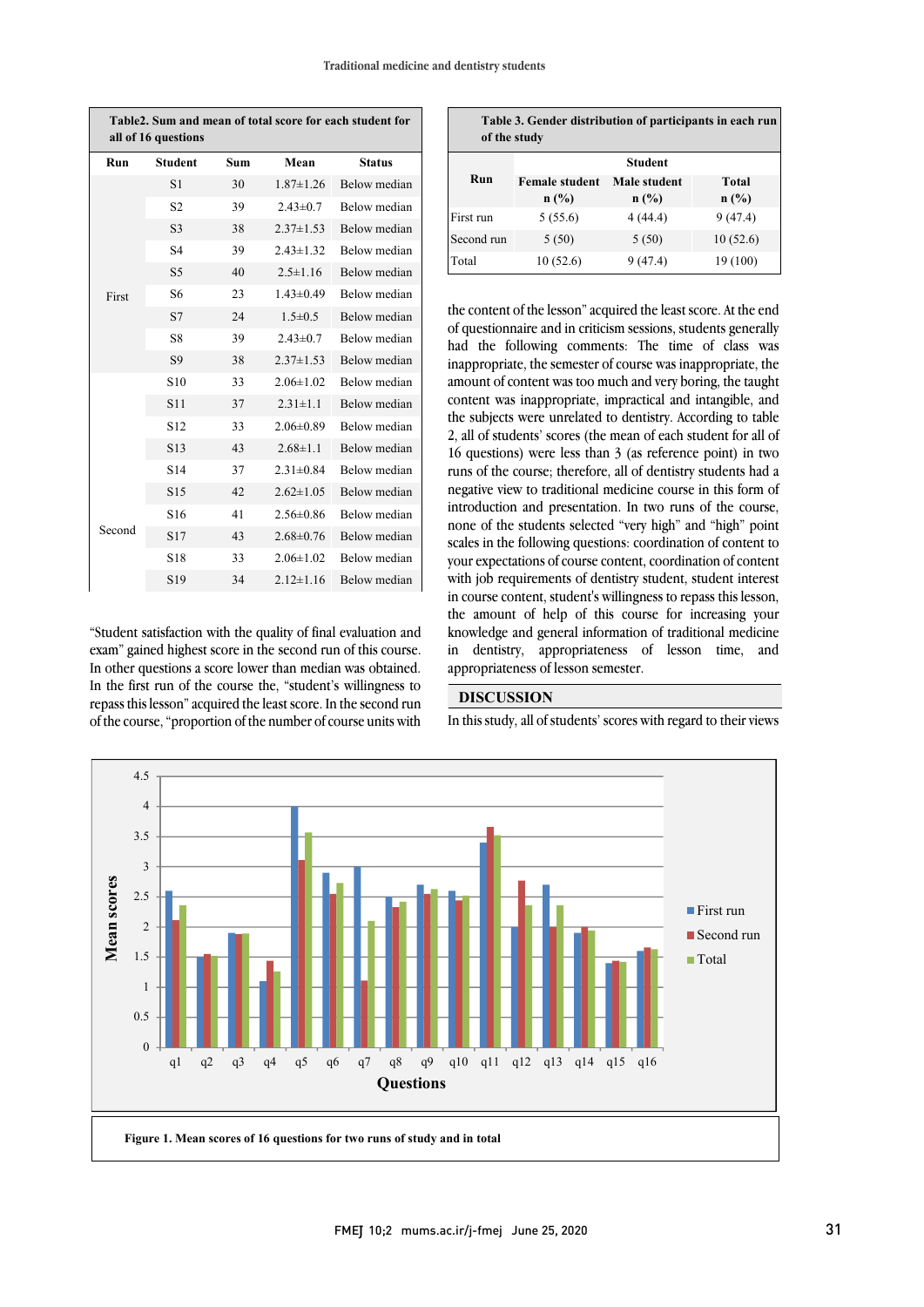on offering traditional medicine course in dentistry were less than reference point (median score) in two runs of course; therefore, it seems necessary to make changes in the way the lesson is presented.

In general, the views of dental students are inappropriate and negative, given the practical nature of the dental field, in relation to a course that is purely theoretical. This also applies to dental courses such as pathology, etc.

Overall, two of 16 questions were related to positive viewpoints of students toward offering traditional medicine course in dentistry including teachers' mastery of the content of the lesson; this means that our professionals in the field of traditional medicine had enough and valuable knowledge in this field, therefore we must take advantage of this potential. The other 14 questions referred to negative viewpoints of dental students toward offering the course. This means we must take a comprehensive approach to providing such a course and we should pay attention to some factors in scheduling this course such as coordination of content with job requirements of dentistry student, using modern and update methods for conveying complex concepts of traditional medicine to dental students, timing of classroom, and content usability and applicability.

As students have argued in the critique sessions, due to the growing attention and use of traditional medicine in the community, they also tend to become more familiar with this field and its diverse applications, so that they can get help from traditional medicine in treating patients; this also may help them to prevent cases where misuse of traditional medicine in the community can harm their oral health. Given that the mean scores of all students for the total of 16 questions were less than 3, it can be concluded that overall dental students' views of this traditional medicine course were negative. Also reviewing the scores of each question illustrates this dissatisfaction. According to the survey, teachers' mastery of the content of the course was very high; however, it has not been possible to transfer this high volume of content during this short period of time. Traditional medicine professors believed that in order to familiarize students with traditional medicine, students should first become familiar with the basic and fundamental content of traditional medicine and with part of the student dissatisfaction referring to the high volume of theoretical and basic content. It is suggested to reduce the volume of theoretical and basic content for dental students to make the content more practical and more clinical. Also it is recommended to establish a more conceptual relationship with the field of dentistry and update terminology. One of the suggestions of the students was dividing the course into two separate courses, each of which as a single unit in order to run the course more appropriately and to present the basics in the first part of the lesson and in the lower semesters of dentistry (e.g. before the basic science course) and more clinical and practical content in the second part of the lesson and at higher semesters (e.g.  $12<sup>th</sup>$  semester).

From the beginning of the course for 12th semester' students, students were dissatisfied with the timing of course. In coordination with the College's educational vice chancellor, a one-semester earlier course was allowed in the 11th semester, although the students still believed this course should be offered in the lower semesters. Another students' criticism was the inappropriate course hour, which was delivered in two runs of course at noon after the clinical sessions and during the students' fatigue. It is recommended that at early morning, classes be offered when students are not tired and their minds are ready to learn the content of traditional medicine.

Another suggestion put forward by students and school officials was to offer traditional medicine lessons through workshops, so the interested students could become familiar with the basics of traditional medicine.

As with Rampes H et al. study (6), the present students stated that there is little knowledge and education about traditional medicine at dental schools, but it is an area of active curriculum development. Also, most of students in the two studies liked to learn about different therapeutic methods of traditional medicine for improving diseases.

Babar MG et al. (7) in their study stated that most of dental students were using traditional medicine. This finding is to some extent in contradiction with our result, because in our interview with dental students, they stated they had little information on traditional medicine and its application in dentistry and they were enthusiastic to learn more about it to be enabled in applying traditional medicine in dentistry. In their study, lack of trained professionals was reported by most of the student. On the contrary, in the present study, mastering the content of the course and having trained professors were the main strengths of presenting the course of traditional medicine. In their study, students supported the integration of traditional medicine education into their dental curriculum; however, in this study students didn't support the integration of traditional medicine education into their dental curriculum in this way of offering which its reasons were stated above.

To identify the prevalence of traditional medicine education in U.S. dental schools, Spector ML et al. (8) stated that 45.5 percent of dental schools reported offering instruction in traditional medicine as a part of their predoctoral curricula. The introduction of traditional medicine course for dental students in this study was the first introduction of such a course at Iran.

Lack of previous experience in providing traditional medicine courses in dental schools in our country was one of the main limitations of the present study. Another limitation of this study was the difficulty in changing the attitudes and views of students and professors, in order to change the ways of presenting the course and participation in the classroom, especially in the second round of presenting this course.

All dentistry students had negative viewpoints to traditional medicine course in this form of introduction and presentation. It is recommended that traditional medicine lessons be provided to dental students in a more practical way and, if possible, as workshops.

**Ethical consideration:** Ethical issue (including plagiarism, informed consent, misconduct, data fabrication and/or falsification, double publication and/or submission,